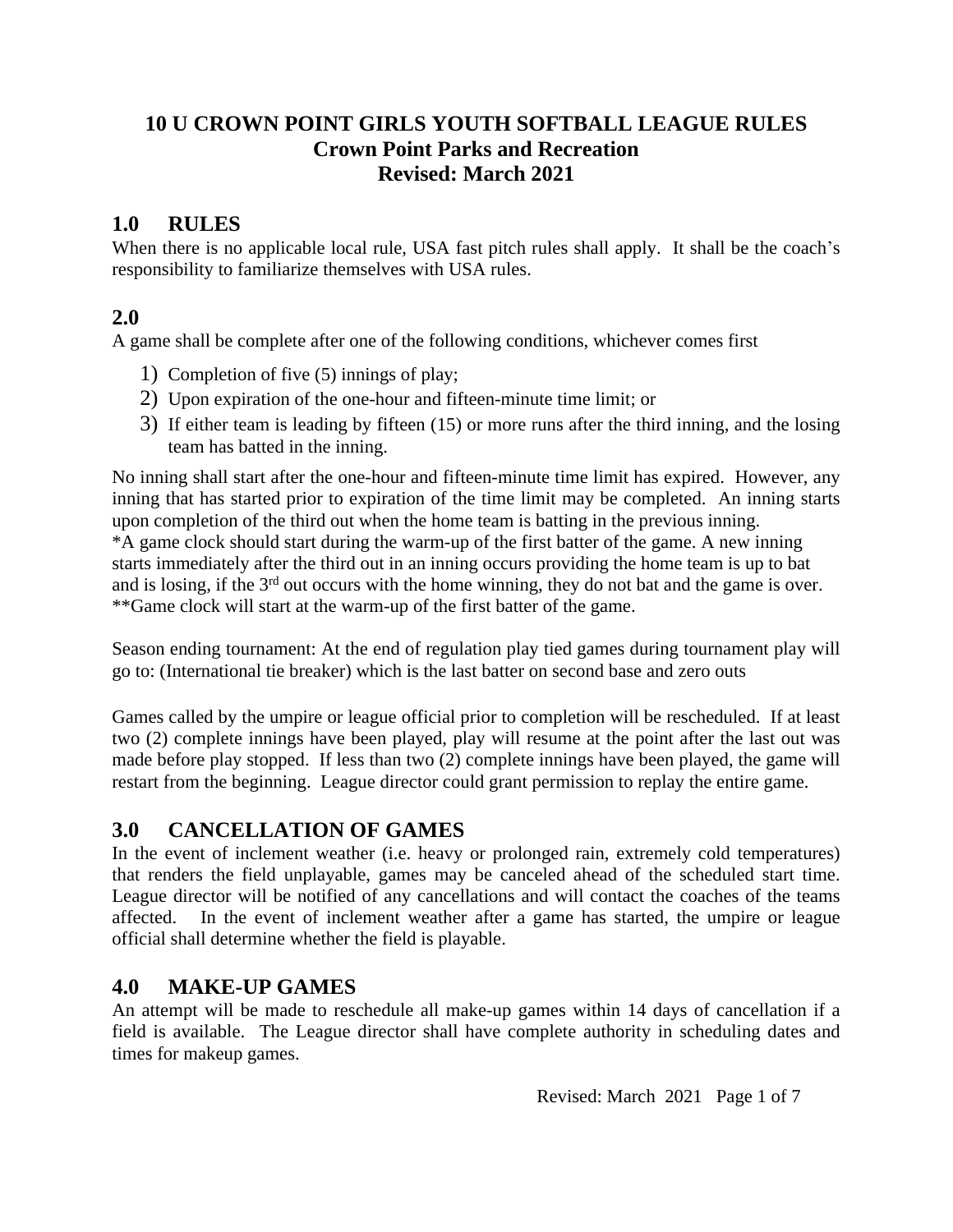#### **5.0 LINE-UPS**

The pre-game lineup should include the players (first and last) name, uniform number, playing position and batting order. The lineup should be given to the opposing manager and umpire before starting the game. Only those girls listed on this line-up will be eligible to play in the game. Games may be played with as few as seven (7) players.

A continuous batting order must be used. All players and head coach/manager must be listed in the pre-game batting order. Players must bat in their appropriate slot. If a player listed on the line-up fails to appear, that slot in the batting order will be temporarily eliminated. If the player arrives late, she would be inserted in that same slot in the batting order. If she does not appear for the game the batting slot will be eliminated for the entire game. In the event of injury or illness the same procedure will be followed. If a batter or base runner must leave the game due to injury, the last batter to have made an out will be inserted to complete the bat or base running (also refer to Section 9.4 regarding base running). The next time the injured player is due to bat her spot will be skipped without an out being assessed. However, she may reenter into the same original spot in the batting order if physically able.

If a team has less than Nine (9) of its rostered players prior to the start of the game; it may use substitute players from other teams within the 10U or 8U division. However, substitute players must play the outfield and be placed in the last batting position after all rostered players. At no time shall a substitute player play when a team has ten (10) or more players present. No substitute or non-rostered players may be used during the league tournaments. Substitutes may be used during the league tournament only if the substitute is playing up from the 8U division and registered in the Crown Point Parks and Recreation league. Revised: May 9, 2019 If a team has 9 players they can use a substitute as the tenth player March 2021

#### **6.0 DEFENSE**

A maximum of twelve (12) rostered players are allowed on the field. There must be four (4) outfielders. You may play your entire roster up to (12) players. You may only have (4) infield players, pitcher, catcher, and the other (6) must play the outfield. At no time shall an outfielder play within the limits of the infield. The infield limits shall be determined as the imaginary line where the infield surface meets the outfield grass. A game may be started, played and finished with as few as seven (7) players. If one team has 7 players and the other team has a full complement of players, there is no penalty to be assessed against the team with its full compliment. That team may still field twelve (12) players.

Revised: March 2021 Page 2 of 7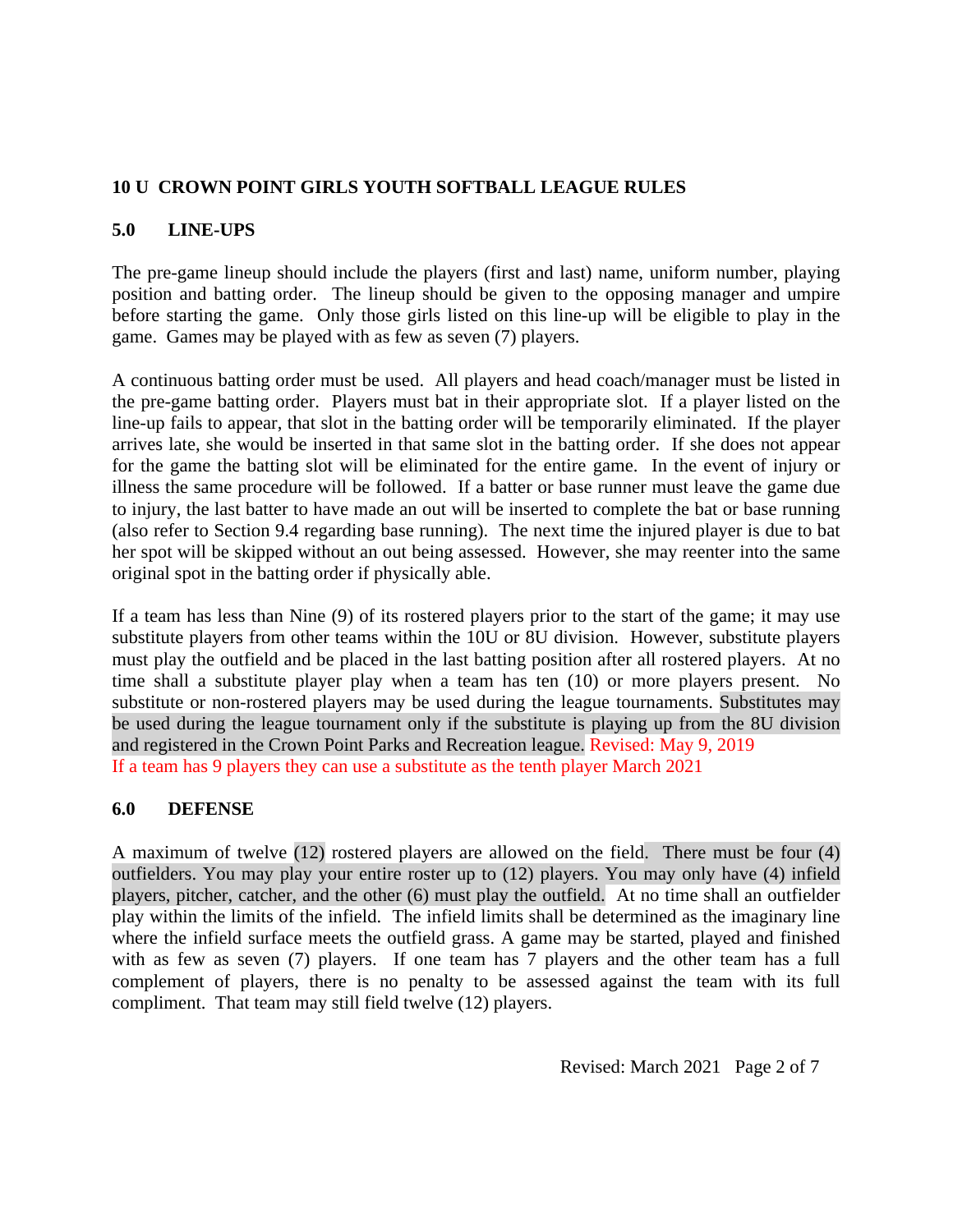Substitutions are allowed every inning without consequence to the replaced player. Substitutions are to play the completed inning unless injured. Taking into account each player's skill level, players should be exposed to multiple positions throughout the season to maintain their interest and enjoyment of the game. Coaches/Managers shall plan to have each player in the field at least two innings per game. It is the desire of the League that each player has the opportunity to play every position.

In an effort to ensure that all players participate equally on defense, no player shall sit our more than one defensive inning a game. Coaches are encouraged to rotate all players in and out on defense throughout the season so that all players participate equally. In other words coaches shall ensure that the same players do not sit out each game.

# **7.0 RUN LIMITS**

The half-inning will end when either the defensive team has achieved three (3) outs or the offensive team has scored Six (6) runs, whichever comes first.

If either team is leading by fifteen (15) or more runs after the third inning and the losing team has batted in the inning, the game may be considered complete.

## **8.0 BENCHED PLAYER**

If a player is benched for disciplinary reasons, the opposing Manager or League director must be informed promptly in writing.

## **9.0 BASE RUNNING**

## **9.1 Leading Off**

Runners are allowed to leave the base (leadoff). However, a runner can *NOT* lead off until the pitcher releases the ball during a pitch. If the umpire determines that a runner has left the base prior to the pitcher releasing the ball, runner will be assessed with an out and will be removed from the base. A base runner that leads-off is in jeopardy of being put out.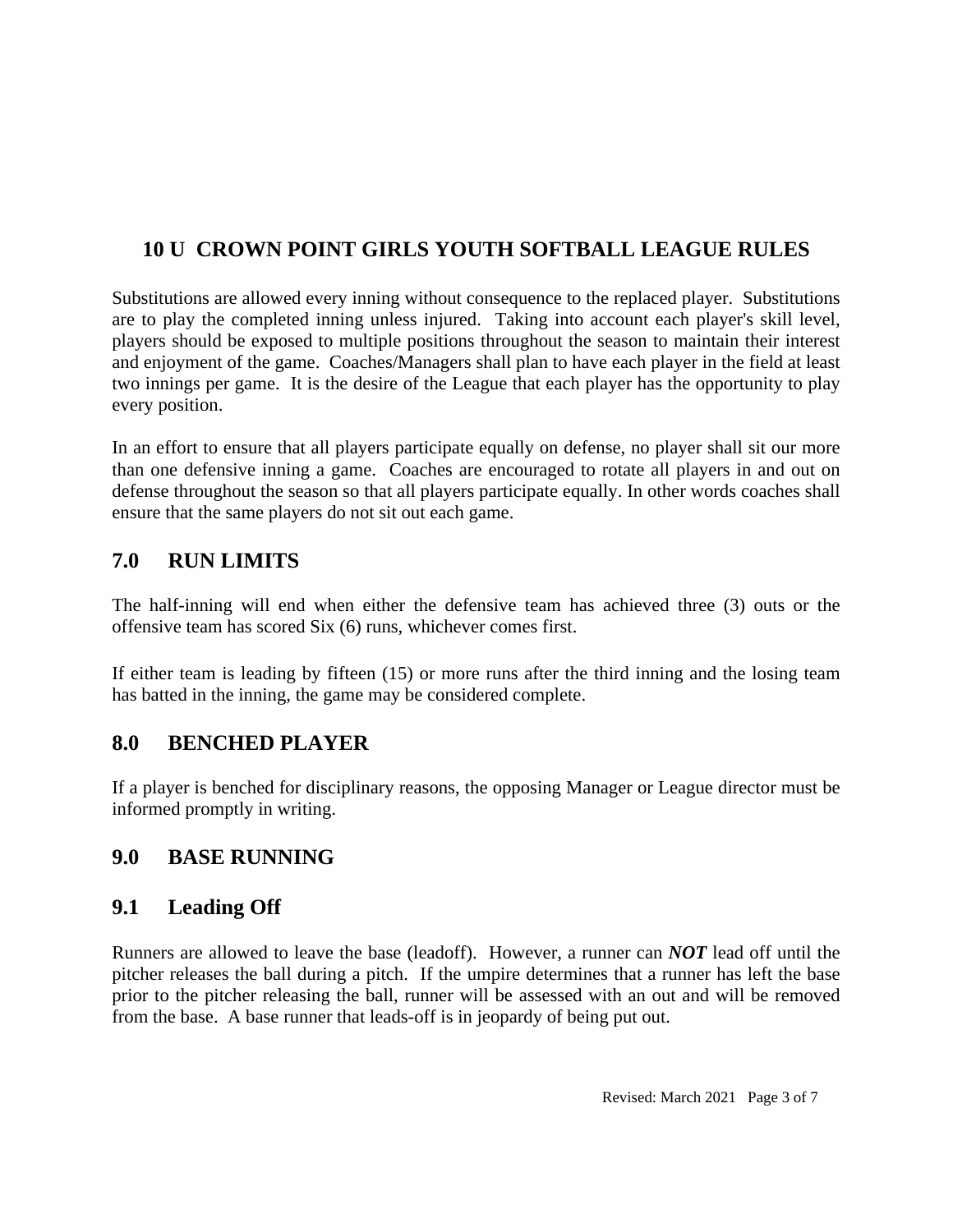#### **9.2 Stealing**

The act of a runner attempting to advance to the next base without the aid of a base hit, putout or a fielding (including batter) error. An attempted steal involving more than one runner (one or two) is considered a double steal. The act of a runner attempting to advance after the ball has been released from the pitcher's hand or after the pitch has reached the plate is considered to be the act of stealing.

**NO** player may steal home.

**A runner can only advance or steal one base per pitch regardless if a putout attempt was made on the runner or not**. **A runner can only steal one base regardless of an overthrow.**

**There is no hesitated stealing allowed.**

#### **9.3 Overthrows**

This section does not apply to overthrows made during an attempt to put out a runner that is stealing a base. Refer to 9.2 above regarding stealing.

An overthrow occurs when a defensive player attempts to throw a batted ball in the direction of a base in an attempt to put out a runner. **If an overthrow is made to first base, regardless, if the ball remains in fair or foul territory, all base runners may only advance one additional base.** For runners advancing to second or third base, if the umpire determines that they were less than halfway to the next base, they will only be allowed to advance to the next base. If the runner was beyond the halfway distance, they may advance to the next base and the following base. However, the runners remain in jeopardy of being put out until the play is ended.

**If an overthrow is made to second or third base, regardless, if the ball remains in fair or foul territory, play continues, and runners may advance until the play is ended.** Exception: If a ball is thrown beyond the field of play (the fence bordering the field), all base runners may only advance one base.

NOTE: Play is complete when the pitcher has the ball in the circle

Revised: March 2021 Page 4 of 7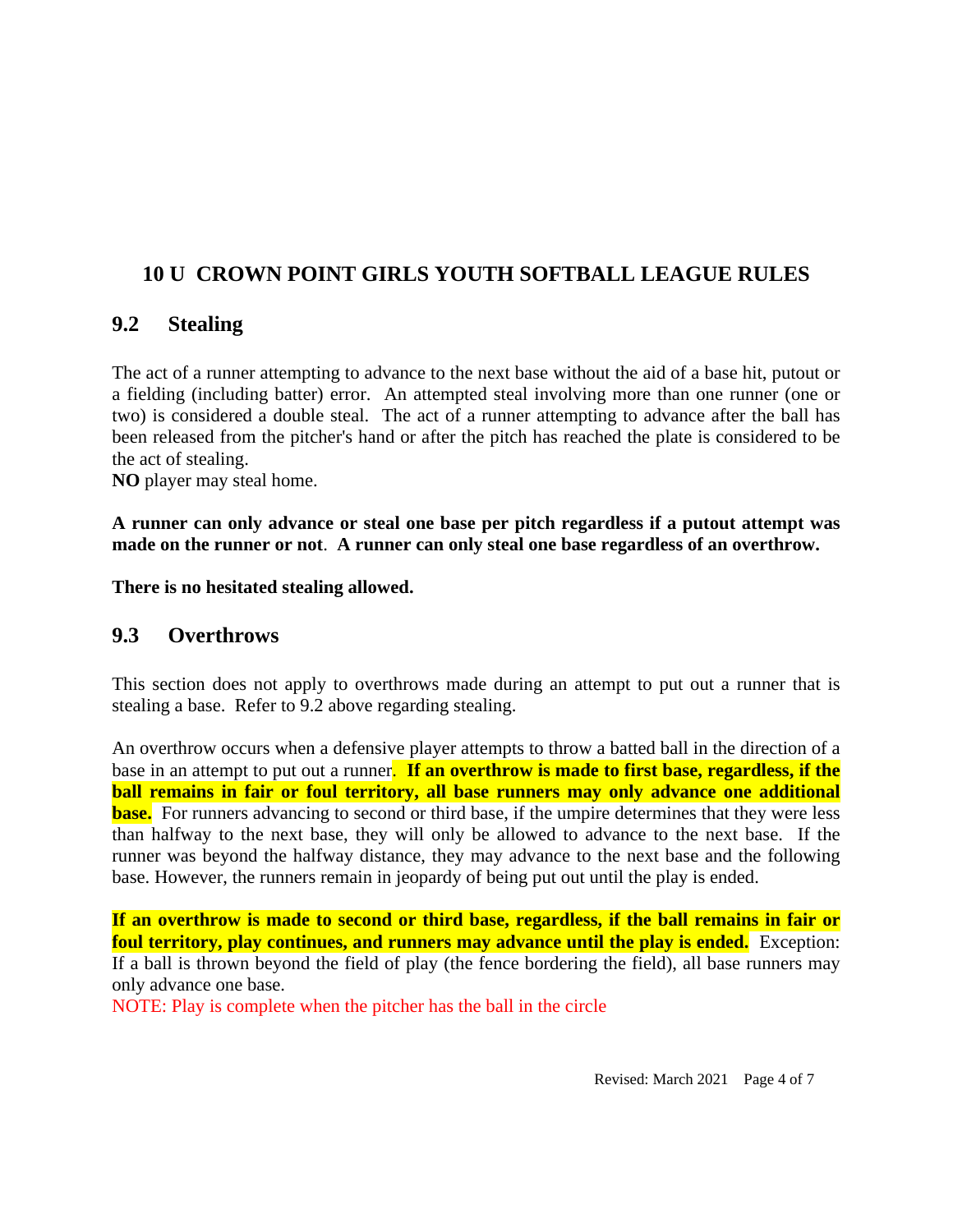#### **Substitute Runners**

A substitute runner may only be used for the pitcher and catcher or a base runner that becomes injured and is required to leave the game. The substitute runner shall be the player that made the last out in that inning. If there are no outs in the inning being played, the substitute runner shall be the player that made the last out in the prior inning. EXCEPTION: If the last out was made by the pitcher or catcher, the coach/manager may allow the pitcher/catcher that made the last out to become the substitute runner, or he may elect to have the player that made the second to last out be the substitute runner.

## **10.0 PITCHING**

#### **Only time a coach comes into a game to pitch is when the bases are loaded. A pitcher cannot walk in a run. (August 15, 2019)**

Each pitcher will be allowed three (3) hit batters per inning. The pitcher must be removed from pitching after the third hit batter during the same inning but may resume pitching the next inning. Eligible pitchers may be substituted freely in and out throughout the game, regardless if the pitcher started the game.

## **11.0 BATTING HELMETS**

Batting helmets will be provided by the league. If a player elects to wear a non-league provided batting helmet, it must include a NOCSAE stamp or certification on the helmet and face-guard. All base runners, batters, and on-deck hitters, bat girls/boys must wear batting helmets.

## **12.0 BATTING**

#### **12.1 Bunting**

The player may choose to bunt at any time during the game. A bunt is a fair ball in which the batter does not take a full swing to hit the ball, but holds the bat in such a manner to tap the ball slowly to the infield. The act to offer a bunt by the batter does not necessarily constitute a strike. If the batter offers to bunt and makes any motion with their bat or body indicating an attempt to bunt, as determined by the umpire, a pitch that would otherwise be called a ball will be called a strike.

Revised: March 2021 Page 5 of 7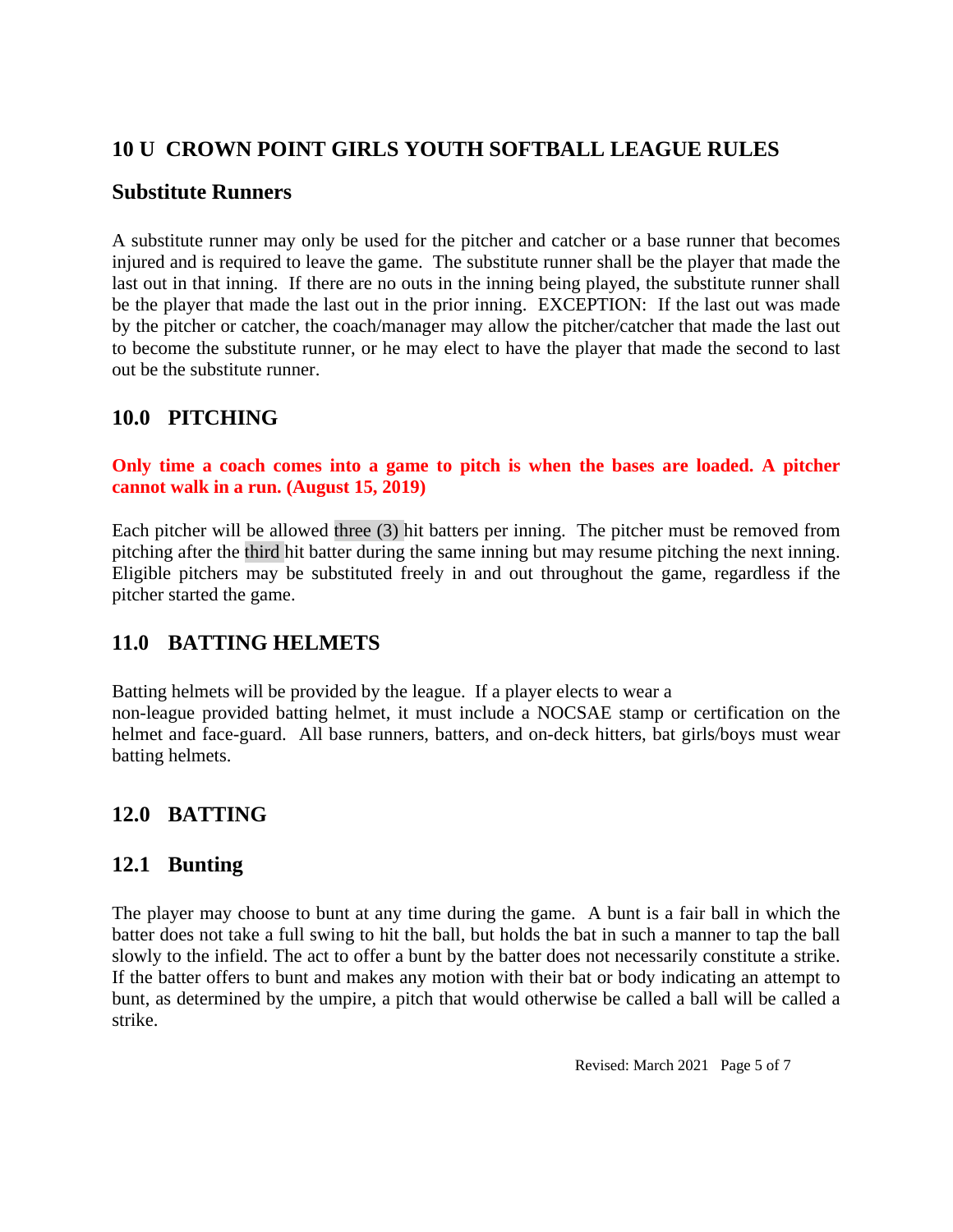# **10 U CROWN POINT GIRLS YOUTH SOFTBALL LEAGUE RULES Crown Point Parks and Recreation**

# **12.2 Hit by Pitch**

In the event that a batter is hit by a pitch, that batter will be awarded first base. EXCEPTION: See Section 10.0. However, the batter must make every effort possible to avoid being hit by a pitch. A ball that bounces then hits the batter will be counted as a ball. In the event that the umpire determines that the batter did not exercise that effort, the umpire will assess the pitch as a ball. If a batter is hit by a pitch but swings at the pitch, the umpire will assess the pitch as a strike.

EXCEPTION: If a girl gets hit by a pitch with the bases loaded players advance. Hit batter has the option if they want to continue batting or go to first base. March 2021

# **13.0 FIELD PREPARATIONS**

Players, manager, parents and coaches may be required to assist in making the fields playable. If not already completed, it shall be the responsibility on the home team coaching staff to re-line the batter's box and base lines prior to the start of the game. The home team is also responsible to measure the distance of the pitching mound. The mound distance is 35 feet. The base distance is 60 feet. No one is allowed to play, practice or warm-up on the infield before the game starts, especially after it has been prepared.

## **14.0 GAME BALL**

Game balls will be provided by the league to the umpire(s) prior to the start of the game. All game balls will be returned upon completion of the game.

# **15.0 STATISTICS**

**HOME TEAM MANAGER** is responsible for reporting all scores and results to the league director the **SAME DAY** a game is completed. **Scores MUST be reported to**: John Stroia jstroia@crownpoint.in.gov or call 219-661-2272. Notification shall include the name of both teams and the final run count for both teams.

- **If standings are taken, a tie doesn't count as a loss, the final standings/statistics goes to winning percentage of the team because one team has less losses.**
- $\bullet$

Revised: March 2021 Page 6 of 7